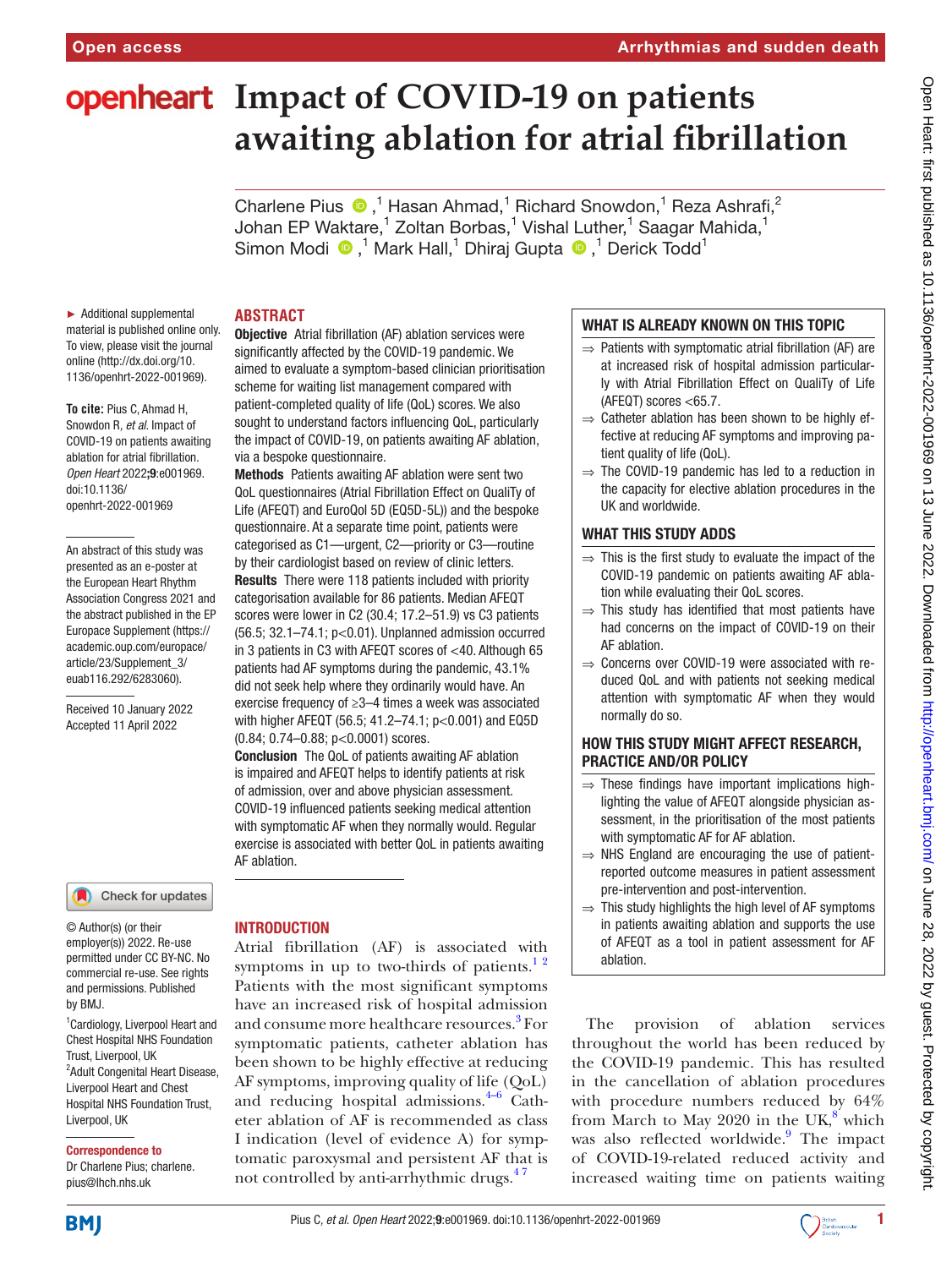for AF ablation is unknown. We sought to understand whether we could accurately prioritise the most symptomatic patients and understand the impact of the COVID-19 pandemic on the health and QoL of patients awaiting AF ablation.

## **METHODS**

Patients on the waiting list for AF ablation at a single institution in August 2020 were assessed. Those who had not yet been assigned a procedure date, were sent a bespoke questionnaire related to the impact of COVID-19 on their AF, along with a symptom-specific and a generic QoL questionnaire. The bespoke questionnaire (see [online](https://dx.doi.org/10.1136/openhrt-2022-001969) [supplemental file 1](https://dx.doi.org/10.1136/openhrt-2022-001969)) assessed comorbidities, daily exercise, medication for AF and the impact of COVID-19 on the patient's healthcare usage. The AF-specific questionnaire was the Atrial Fibrillation Effect on QualiTy of Life  $(AFEQT)$ ,<sup>10</sup> which assesses AF in three domains: AF symptoms, the effect of AF on activities and concerns about AF treatment. The second was the EuroQol 5D  $(EQ5D-5L)^{11}$ questionnaire, which is a generic QoL instrument often used to derive health utilities and thereby assess the costeffectiveness of healthcare interventions. Patients were sent the questionnaires in the post and asked to return them in a prepaid envelope.

At a separate time point (July 2020), the cardiologist in charge of the patient's care was asked to assess the procedure urgency using a three-tier classification based on the three priority system of the Royal College of Surgeons<sup>12</sup> as modified by the British Heart Rhythm Society.<sup>[13](#page-5-8)</sup>

- ► Category 1 (C1)—clinically urgent. For patients with potentially life-limiting AF issues or severe daily symptoms, for example, tachycardia-induced cardiomyopathy.
- ► Category 2 (C2)—high priority. For patients with significant and frequent debilitating symptoms, for example, hospital admissions or inability to work.
- Category 3 (C3)—routine. For patients who did not meet the criteria above.

The assessment was made on the basis of the clinic correspondence, and the consultants were blinded to the patients' responses to the questionnaires as these were sent 1month later. Results were collated and analysed, by a blinded independent clinician. Statistical analysis was performed using GraphPad Prism with statistical significance taken as p<0.05. Data were tested for normality. Where not normally distributed, data were transformed using log 10 and natural log. Statistical tests used included Student's t-test, one-way analysis of variance and Fisher's exact test. The equivalent non-parametric test was used where data could not be normalised. Data are presented here as mean±SEM with 'n' representing the number of patients. QoL scores are presented as median values with IQR.

## Patient and public involvement statement

The bespoke questionnaire was curated in partnership with the Atrial Fibrillation Association (AFA), which is a patient representative body and involved input from both patients and patient representatives. The questionnaires were posted out to patients.

# **RESULTS**

Of the 142 patients on the active waiting list who were not yet assigned a procedure date, 121 patients (84%) returned completed questionnaires. Data completeness on the returned questionnaires was over 98%, but three patients were excluded due to incomplete entries on the EQ5D and AFEQT (see [online supplemental file 2\)](https://dx.doi.org/10.1136/openhrt-2022-001969).

## Demographics and AF history

The mean age of the patients was 63±0.9 years, 65% male. The symptom burden was predominantly described as paroxysmal (64.4%; 76 patients) followed by continuous (persistent) symptoms (21.2%; 25 patients) with 16 patients (13.6%) who were unsure about their symptom burden and one incomplete entry. The duration from first AF symptoms was variable ranging from a few months to over 10 years. There were 23 (19.5%) patients who had a diagnosis of AF for >10 years. Most patients (78/118; 66.2%) had a previous AF-related hospital admission. These results are shown in [table](#page-2-0) 1.

# Waiting list prioritisation

There were 86 patients who had consultant assessment of patient prioritisation and a returned questionnaire with a QoL score. These patients were representative of the total group of 118 patients (see [online supplemental](https://dx.doi.org/10.1136/openhrt-2022-001969)  [file 3\)](https://dx.doi.org/10.1136/openhrt-2022-001969). The sole patient in category 1 (C1—clinically urgent) had already been assigned a procedure date and therefore was excluded. There were 18 patients in category 2 (C2—high priority) and 67 patients in category 3 (C3—routine) (see [online supplemental file 2\)](https://dx.doi.org/10.1136/openhrt-2022-001969). C2 patients had lower median AFEQT scores (30.4; 17.2–51.9) compared with C3 patients (56.5; 32.1–74.1; p<0.01) ([figure](#page-2-1) 1A). The distribution of AFEQT scores in C2 and C3 is demonstrated in [figure](#page-2-1) 1B. The proportion of patients with an AFEQT score of <65.7, which in the Outcomes Registry for Better Informed Treatment of Atrial Fibrillation (ORBIT-AF) registry was a marker of increased hospital resource utilisation,<sup>[1](#page-5-0)</sup> was higher in C2  $(89\%)$  compared with C3  $(63\%; p<0.05)$ [\(figure](#page-2-1) 1C). In total, there were six  $(6/118)$  patients with unplanned hospital admissions. Of the 85 patients with priority categorissation data available, there were 4 unplanned hospital admissions. All four patients were in the C3 priority group, although three had extremely low AFEQT scores  $(\leq 40)$  [\(figure](#page-2-1) 1D). Of the remaining two patients, with no priority categorisation data available, one had an AFEQT score <40. This suggests that 66.7% (4/6) patients with unplanned hospital admissions had extremely low AFEQT scores. Generic QoL assessment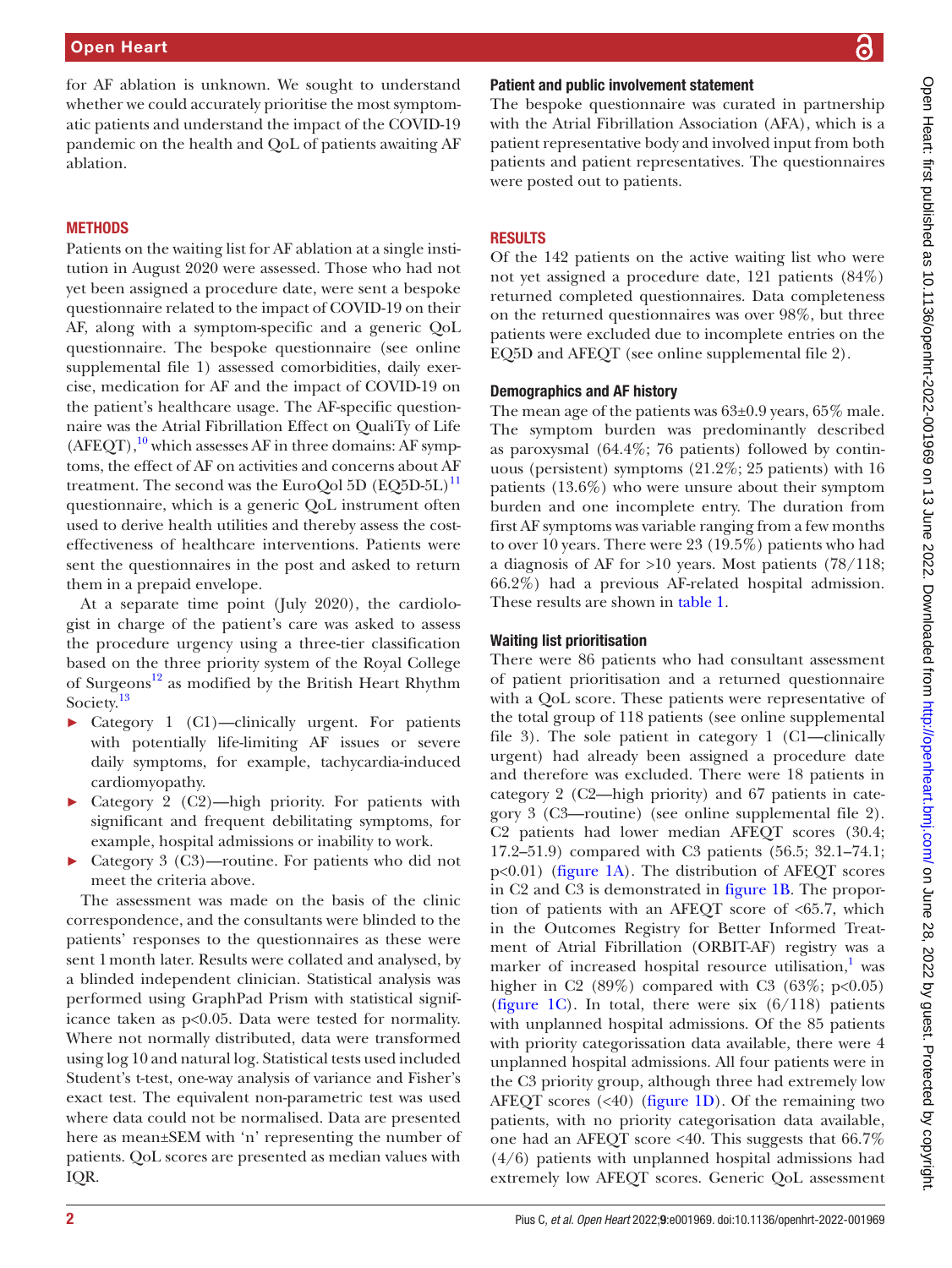<span id="page-2-0"></span>

| Demographics and AF patterns in patients awaiting AF ablation<br>Table 1 |            |             |           |            |
|--------------------------------------------------------------------------|------------|-------------|-----------|------------|
| Age range                                                                | $21 - 40$  | $41 - 60$   | $61 - 80$ |            |
| No. of patients                                                          | 6          | 35          | 77        |            |
| <b>Symptom pattern</b>                                                   | Persistent | Paroxysmal  | Unsure    |            |
| No. of patients                                                          | 25         | 76          | 16        |            |
| AF symptom duration                                                      | $<$ 1 year | $1-3$ years | 3-5 years | $>5$ years |
| No. of patients                                                          |            | 30          | 21        | 59         |
| No. of hosp. admin.                                                      | None       | Once        | $2 - 4$   | >5         |
| No. of patients                                                          | 40         | 21          | 47        | 10         |

The age range, AF symptom pattern and duration as well as the number of AF-related hospital admissions during a patient's lifetime; n=118 (single patient excluded from AF symptom pattern & duration category due to incomplete entry).

AF, atrial fibrillation; Hosp. admin., hospital admission; No., number.

with the EQ5D was less sensitive than AFEQT, in differentiating C2 and C3 patients, although scores were lower in C2 patients (0.7; 0.4–0.82) compared with C3 (0.78;  $0.62-0.8$ ; p=0.056), this did not reach statistical significance [\(figure](#page-2-1) 1E).

To understand which aspect of AF was driving the clinical prioritisation between C2 and C3 patients, we analysed the three subgroups of AFEQT: symptoms, daily activities and concerns regarding treatment. There was no significant difference in the level of symptoms between patients in C2 (50; 16.7–67.7) and C3 (58.3; 38.9–83.3; p=0.135). However, C2 patients had significantly lower median AFEQT scores in the daily activity domain (29.2; 12–45.8) compared with C3 patients  $(56.3; 20.8-77.1; p<0.05)$ , and AFEQT concerns domain (C2 26.4; 7.64–53.5 vs C3 55.6; 36.1–69.4; p<0.001).



<span id="page-2-1"></span>Figure 1 Quality of life scores and patient prioritisation. The median Atrial Fibrillation Effect on QualiTy of Life (AFEQT) (A) and EuroQol 5D (EQ5D-5L) (E) scores in patients from category (C)2 and C3. (B) Distribution of AFEQT scores in C2 and C3. (C) Percentage of patients within each category with an AFEQT score <65.7; n=85. White text within bars denotes number of patients. Statistical significance determined by t-test and Fisher's exact test. (D) AFEQT scores from the four patients who had hospital admissions during the COVID-19 pandemic.

# **Comorbidities**

Most patients (94/118, 79.6%) had at least one comorbidity, with hypertension the most common (44%), followed by peripheral vascular disease (17%), heart failure (10%), diabetes mellitus (9%) and cerebrovascular disease (5%). Patients with heart failure included those with tachycardia-induced cardiomyopathy currently stable in sinus rhythm  $(5/12)$ , valvular heart disease (2/12), heart failure with preserved ejection fraction  $(2/12)$ , hypertrophic cardiomyopathy (HCM)  $(1/12)$ , cardiac sarcoid (1/12) and previous Takutsubo cardiomyopathy  $(1/12)$ . As part of understanding overall healthrelated QoL, we collected data on additional comorbidities including angina, arthritis, chronic obstructive pulmonary disease, malignancy, mental health conditions and HCM (see [online supplemental file 1](https://dx.doi.org/10.1136/openhrt-2022-001969) for details). Patients awaiting AF ablation had a variable number of additional comorbidities, ranging from one up to eight conditions. Only a minority of patients reported no other comorbidity (24/118; 20.3%). Most patients had between one and three (78/118; 66.1%) or greater than four (16/118; 13.6%) additional comorbidities.

# Exercise

Despite the health issues noted, >60% of patients reported being able to carry out a 30min period of moderate exercise at least 3–4 times a week. Most patients exercised 3–4 times per week (25.4%), followed by 5–6 times per week (17.8%), and daily (16.9%). There were fewer patients exercising less at  $1-2$  times per week  $(11\%)$ , or less than once per week (10%) but a significant number reporting never doing exercise (17.8%). There was a single incomplete entry.

# Pharmacological therapy

The majority of patients (91.5%) were on drug therapy in the form of a single agent (51.7%) or combination therapy (39.8%) with only a small proportion of patients not on any medical therapy (6.8%). According to the National Institute for Health and Care Excellence guidance, all patients planned for rate or rhythm control were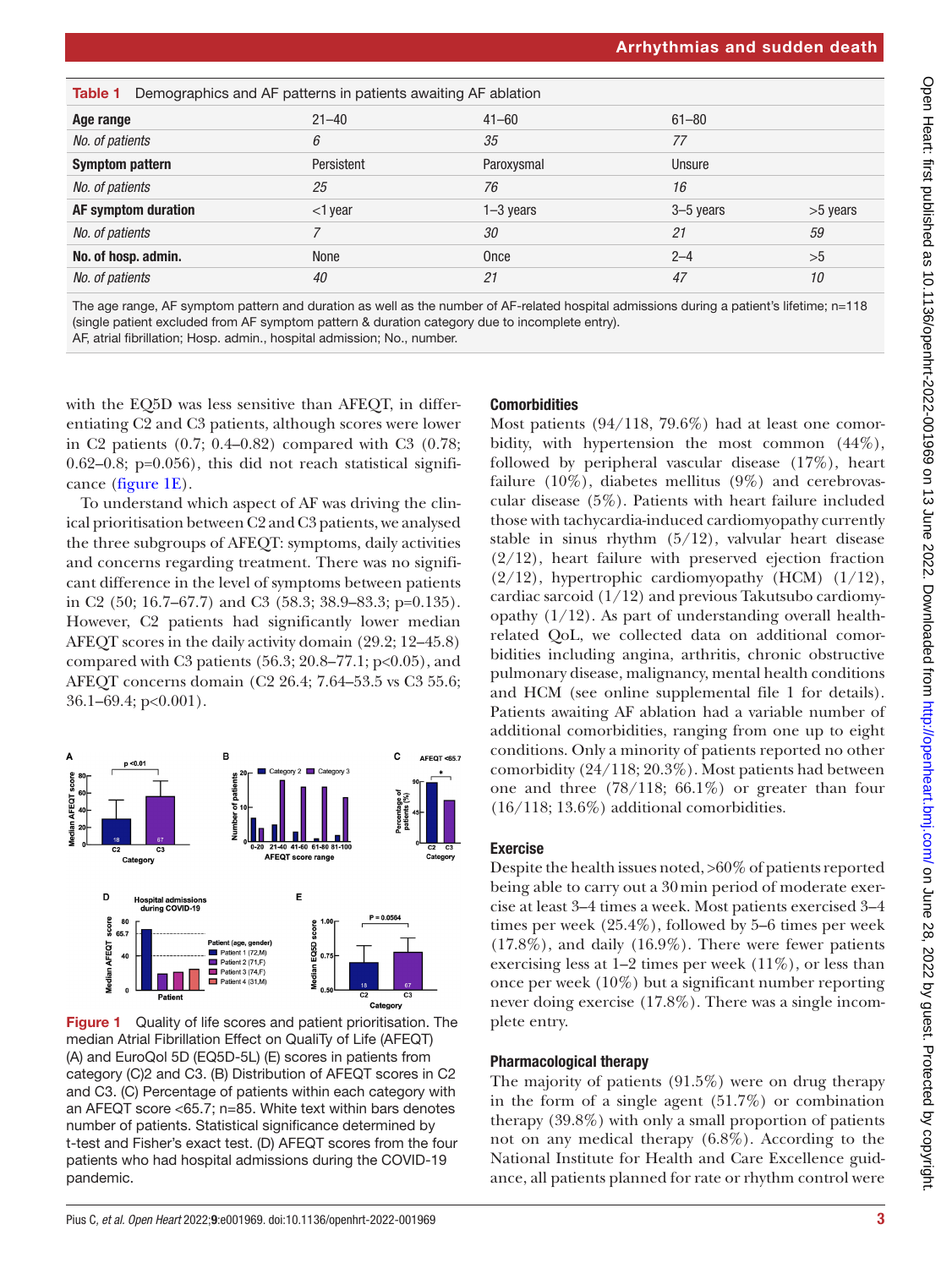offered beta-blockers as first-line therapy depending on symptoms, heart rate, comorbidities and preference. $14$ Beta-blockers alone were used as a single agent in 37% of patients, or in combination therapy with a class IC agent in 16% or with a class III agent in 15%. Sole use of a class III agent (amiodarone or sotalol) was lower at 7%, as was standalone use of class IC agents (flecainide or propafenone) at 5%. A smaller number of patients were on calcium-channel blockers  $(2\%)$  and digoxin  $(1\%)$ . There was one patient on a combination of calciumchannel blockers and a class IC agent. Triple antiarrhythmic drug (AAD) strategy was only used in a small proportion of patients (3%).

Most patients (88.2%) were anticoagulated, predominantly with a novel oral anticoagulant (NOAC) (84.8%), with a small proportion with warfarin (3.4%). There were 12 patients (10.2%) who were not anticoagulated with incomplete entries from 2 patients. Here, there were 9 patients with a CHA<sub>2</sub>DS<sub>2</sub>VASc 0 and 2 patients with a  $\text{CHA}_2\text{DS}_2\text{VASc}$  1 with a single patient with a  $\text{CHA}_2\text{DS}$  $_{2}$ VASc 2 who was intolerant to NOACs.

## Patient perspective of COVID-19 impact on AF treatment

The unique aspect of this study was to explore the impact of the COVID-19 pandemic on patients awaiting AF ablation. We explored patient's levels of concern regarding potential delays to their AF ablation procedure with 2/3 of patients expressing a moderate (36.4%) to severe (30.5%) level of concern about potential delays. We also sought to assess how the pandemic had affected patient's presentation to medical services. AF symptoms for which the patient would ordinarily have sought medical attention were reported by 65 of the 118 patients (55.1%). A significant proportion of patients (28/65; 43.1%) did not seek medical attention despite these symptoms. For those that sought medical attention this was evenly distributed between the patient's general practitioner (21/65; 32.3%), and the accident and emergency department (19/65; 29.2%), although eight patients (12.3%) required the assistance of more than one healthcare provider. Only a few patients required a hospital admission (6/65; 9.2%).

#### Factors influencing QoL

The bespoke questionnaire allowed us to better understand factors underlying the QoL of patients awaiting AF ablation. There was a strong association between patients who expressed a greater degree of concern regarding the potential delays to their AF ablation due to COVID-19 demonstrated and lower median AFEQT ([figure](#page-3-0) 2A) and EQ5D scores [\(figure](#page-3-0) 2B). There was also a link between AF symptom awareness and the AFEQT scores. Those who could not report their exact pattern of AF had higher AFEQT scores (69.9; 44–86.6) than patients who knew they had persistent AF  $(38; 26.4-48.2; p<0.001)$ , or paroxysmal AF (52.9; 30.3–71.8) [\(figure](#page-3-0) 2C). Although EQ5D scores were lower in those with persistent AF, the



<span id="page-3-0"></span>Figure 2 Quality of life scores. Median Atrial Fibrillation Effect on QualiTy of Life (AFEQT) (A) and EuroQol 5D (EQ5D-5L) (B) scores in patient expressing varying degrees of concerns regarding the impact of COVID-19 on their planned AF ablations; n=115 (excluding three incomplete entries). Median AFEQT (C) and EQ5D (D) scores and symptom burden; n=117 (excluding one incomplete entry). Statistical significance determined by one-way analysis of variance.

differences to the other groups were not statistically significant ([figure](#page-3-0) 2D).

Patients who reported being able to carry out a 30min period of moderate exercise at least 3–4 times per week demonstrated significantly better median AFEQT (56.5; 41.2–74.1; p<0.001) and EQ5D (0.84; 0.74–0.88; p<0.0001) scores compared with median AFEQT (32.3; 22.8–51.9) and EQ5D (0.64; 0.40–0.74) scores in patients who reported exercising less than 3–4 times per week or never exercised ([figure](#page-4-0) 3A,B).

As expected QoL scores were reduced in patients with higher levels of comorbidity. Patients with no additional comorbidities demonstrated significantly higher median AFEQT scores (69; 55.8–82.7) compared with patients with one to three additional comorbidities (48.6; 31.5–  $68.8$ ;  $p<0.01$ ) and patients with more than four comorbidities (24.2; 16.7–43.5; p<0.0001) ([figure](#page-4-1) 4A). There were also significant differences in the EQ5D scores for these groups [\(figure](#page-4-1) 4B).

We looked at the relationship between the number of previous AF-related hospital admissions and QoL scores. There was a trend towards lower median AFEQT and EQ5D scores in patients with more hospital admissions [\(figure](#page-4-1) 4C,D), although the differences were not statistically significant.

## **DISCUSSION**

The use of formalised QoL scores, such as AFEQT and EQ5D, provides additional insights for the physician into the impact of AF on a patient's QoL. While the EQ5D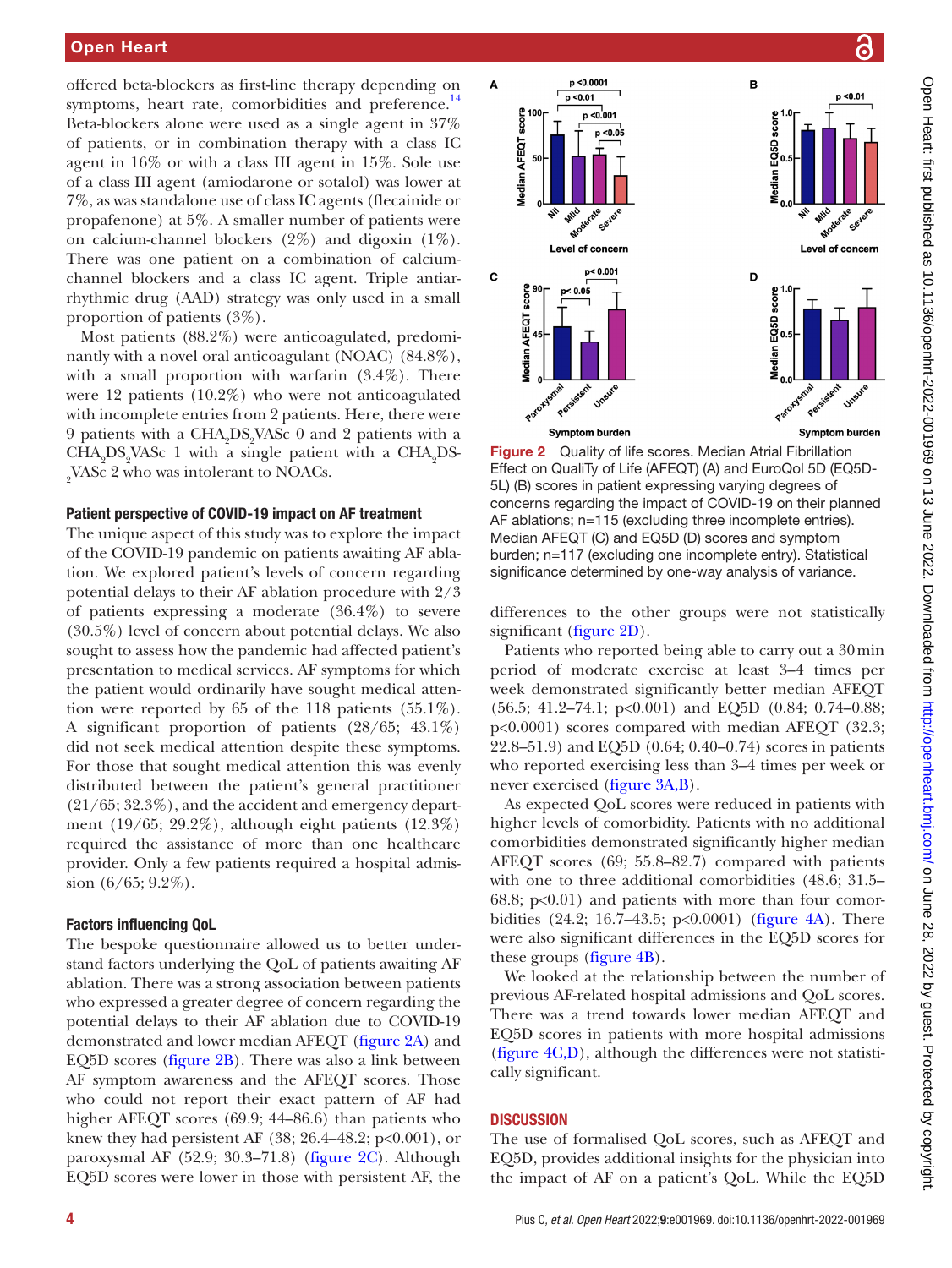

<span id="page-4-0"></span>Figure 3 Relationship between exercise frequency and quality of life scores. Median Atrial Fibrillation Effect on QualiTy of Life (AFEQT) (A) and EuroQol 5D (EQ5D-5L) (B) scores in patients awaiting AF ablation who exercised more or less than 3–4 times per week. The blue bar represents patients who exercise more than 3–4 times per week. The purple bar represents patients who exercised less than 3–4 times per week; n=117 patients (one patient excluded for incomplete entry). Statistical significance determined by ttest.

represents a more generic questionnaire with a broader view on patient's QoL, the AFEQT represents a more AF-specific comprehensive evaluation of patient's perceptions of their symptoms, functional impairment, treatment concerns and satisfaction with treatment $15$  and thus possibly the reason we observed stronger statistical significance with AFEQT scores in our work. Our study shows that although doctors experienced in AF management do accurately assess priority for AF ablation based on clinic letters, that in a proportion of cases additional important information that helps with patient-specific assessment



<span id="page-4-1"></span>**Figure 4** Quality of life scores, comorbidities and hospital admissions. Median Atrial Fibrillation Effect on QualiTy of Life (AFEQT) (A) and EuroQol 5D (EQ5D-5L) (B) scores in relation to the number of additional comorbidities in patients awaiting AF ablation. Frequency of lifetime AF-related hospital admission and median AFEQT (C) and EQ5D (D) scores in patients awaiting AF ablation; n=118 patients. No., number. Statistical significance determined by one-way analysis of variance.

## Arrhythmias and sudden death

can be gained from the use of the AFEQT. The addition of an AFEQT score at the time of the initial clinical assessment may have highlighted the significant impact of AF on certain patients, allowing appropriate prioritisation of their procedures. Cardiologists often focus on AF symptoms when assessing priority for ablation but it is clear that concerns about treatment and the effect of AF on activities, which may not be as easily assessed are also key in patient assessment. While it is not clear that an earlier procedure would have prevented hospital admission for the three patients who were categorised as routine (C3) but had very low (<40) AFEQT scores (median 21.6), previous trial data have shown that ablation does reduce hospitalisation.<sup>516</sup>

The QoL surveys have also highlighted the highly symptomatic nature of patients on a National Health Service waiting list for AF ablation with a median AFEQT score of 50.9 (IQR 29.6–70.4). This is considerably lower than the AFEQT scores at recruitment in the Catheter Ablation vs Antiarrhythmic Drug Therapy for Atrial Fibrillation (CABANA) trial (median 63). The highly symptomatic nature of the patients waiting for ablation despite drug therapy, and the total duration of AF symptoms, shows that despite increases in UK AF ablation rates, $17$  there remains a large number of patients with symptomatic AF who could benefit from catheter ablation.

The bespoke questionnaire also offers some insights into factors other than AF that affect QoL. In particular, the links with exercise and concerns about COVID-19 are areas of interest. Not surprisingly concern about COVID-19 linked closely with the 'concerns' aspect of the AFEQT. However, the association of more frequent exercise (>3–4 levels per week) with a reduced level of concern about AF on the AFEQT, but not with the symptoms section of AFEQT is a further interesting insight. Patients with AF undergoing a cardiac rehabilitation programme have shown improvements in QoL scores and reduced anxiety.<sup>18</sup> Yoga therapy can improve symptoms in paroxysmal AF, and reduce anxiety and depression scores.<sup>19</sup> Our data substantiate the beneficial effects of exercise in patients with AF.

Ablation services were greatly reduced during the peak of the COVID-19 pandemic. As services resume, the use of AFEQT may help in prioritisation of the most symptomatic patients. Lifestyle management by encour-aging regular exercise,<sup>[20](#page-6-1)</sup> in addition to weight  $loss<sup>21</sup>$  and reduced alcohol intake, $2^2$  is also likely to be useful in those awaiting ablation.

## **LIMITATIONS**

Some aspects of our study design deserve consideration. This is a retrospective study from a single high volume cardiac electrophysiology centre. Questionnaires were sent out to all patients on the waiting list in August 2020. However, the patient prioritisation system only came into practice in July 2020 due to COVID-19 which meant some patients did not have a priority category. Despite this, we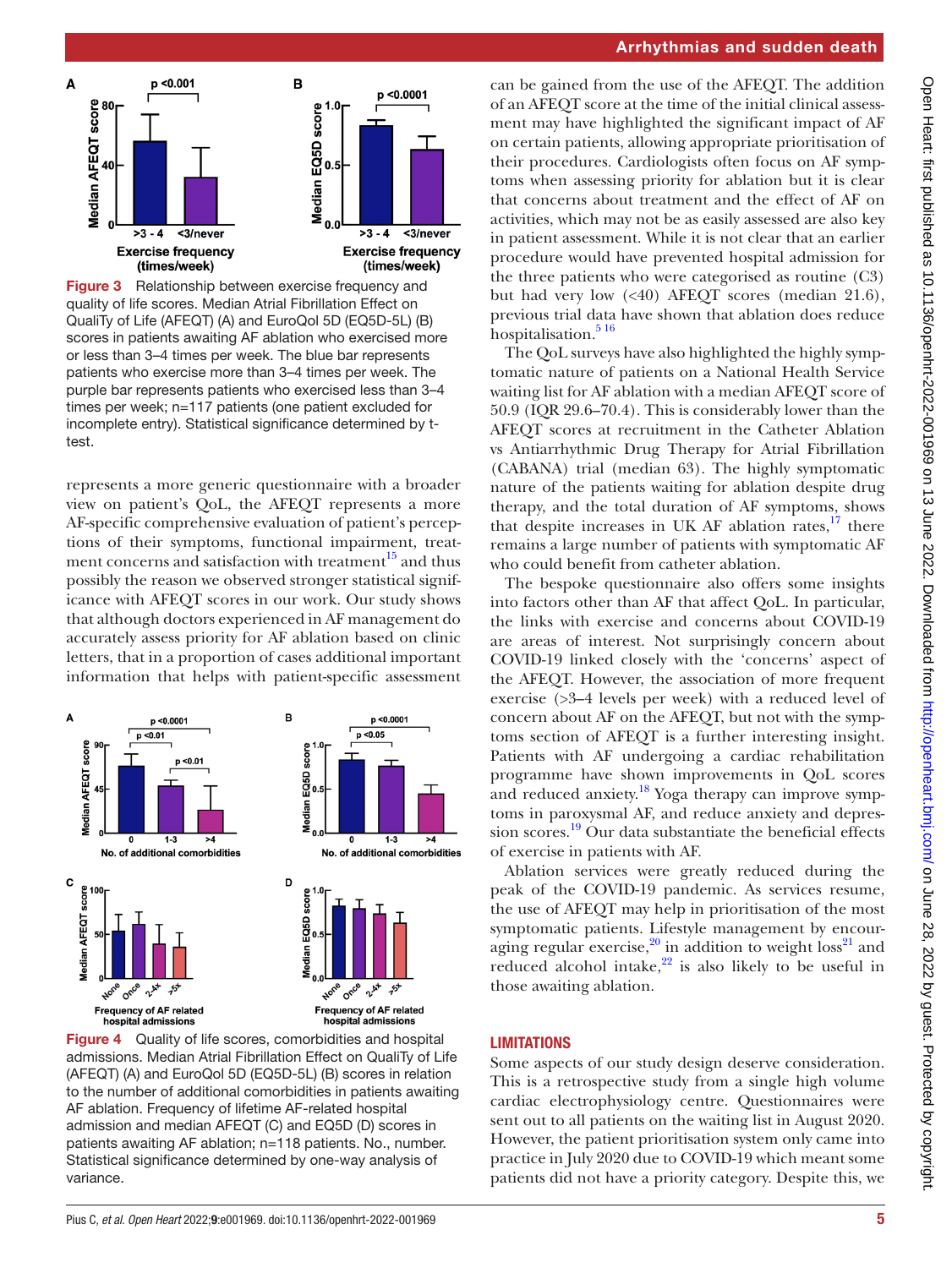## Open Heart

have demonstrated [\(online supplemental file 3\)](https://dx.doi.org/10.1136/openhrt-2022-001969) that the demographic details were similar in both groups. We had to exclude three patients due to incomplete entries on the QoL questionnaires with further exclusions of a small number of patients for incomplete entries on the main questionnaire.

The bespoke questionnaire which was curated in partnership with the AFA has not been previously validated. Additionally, we need to consider the potential effect of patient bias when completing the questionnaire if they felt it may place them higher in the waiting list.

## **CONCLUSION**

To our knowledge, this is the first study which has evaluated the impact of COVID-19 specifically on AF ablation services. The QoL of patients awaiting AF ablation procedures is significantly impaired. While physician assessments are accurate in prioritising patients awaiting AF ablation, the addition of formal patient-completed QoL assessment such as with AFEQT, is likely to help identify the most symptomatic patients at risk of emergency hospital admissions.

Concerns over COVID-19 are strongly associated with reduced QoL, with some patients not seeking medical attention with symptomatic AF when they would normally do so which is worrying.

We have also observed that QoL scores were better in patients who exercised at least 3–4 times per week. The association of reduced exercise and impaired QoL is complex and may be related to physical symptoms or concerns about AF and COVID-19.

The COVID-19 pandemic has impacted AF ablation services and highlighted the need for improvements in patient assessment and prioritisation.

Acknowledgements Atrial Fibrillation Association (AFA) for their contribution to the bespoke questionnaire. A related abstract on this was accepted as an e-poster for EHRA 2021 and includes a supplement in EP Europace [\(https://doi.org/10.1093/](https://doi.org/10.1093/europace/euab116.292) [europace/euab116.292\)](https://doi.org/10.1093/europace/euab116.292).

Contributors CP: conceptualisation, investigation, data curation, methodology, formal analysis, writing (original draft and editing); HA: data collection; RS: data source, project administration, writing (editing); RA: data source, writing (editing); JEPW: data source, writing (editing); ZB : data source, writing (editing); VL: writing (editing); SMa: data source, writing (editing); SMo: data source, writing (editing); MH: data source, writing (editing); DG: data source, writing (editing); DT : conceptualisation, investigation, data curation, analysis, resources, supervision, guarantor, project administration, methodology, writing (original draft and editing).

Funding The authors have not declared a specific grant for this research from any funding agency in the public, commercial or not-for-profit sectors.

Competing interests None declared.

Patient consent for publication Not applicable.

Provenance and peer review Not commissioned; externally peer reviewed.

Data availability statement All data relevant to the study are included in the article or uploaded as supplementary information.

Supplemental material This content has been supplied by the author(s). It has not been vetted by BMJ Publishing Group Limited (BMJ) and may not have been peer-reviewed. Any opinions or recommendations discussed are solely those of the author(s) and are not endorsed by BMJ. BMJ disclaims all liability and responsibility arising from any reliance placed on the content. Where the content includes any translated material, BMJ does not warrant the accuracy and reliability of the translations (including but not limited to local regulations, clinical guidelines, terminology, drug names and drug dosages), and is not responsible for any error and/or omissions arising from translation and adaptation or otherwise.

**Open access** This is an open access article distributed in accordance with the Creative Commons Attribution Non Commercial (CC BY-NC 4.0) license, which permits others to distribute, remix, adapt, build upon this work non-commercially, and license their derivative works on different terms, provided the original work is properly cited, appropriate credit is given, any changes made indicated, and the use is non-commercial. See: [http://creativecommons.org/licenses/by-nc/4.0/.](http://creativecommons.org/licenses/by-nc/4.0/)

#### ORCID iDs

Charlene Pius<http://orcid.org/0000-0001-7331-1326> Simon Modi <http://orcid.org/0000-0003-3520-6124> Dhiraj Gupta<http://orcid.org/0000-0002-3490-090X>

## **REFERENCES**

- <span id="page-5-0"></span>1 Freeman JV, Simon DN, Go AS, *et al*. Association between atrial fibrillation symptoms, quality of life, and patient outcomes: results from the outcomes Registry for better informed treatment of atrial fibrillation (ORBIT-AF). *[Circ Cardiovasc Qual Outcomes](http://dx.doi.org/10.1161/CIRCOUTCOMES.114.001303)* 2015;8:393–402.
- 2 Rienstra M, Lubitz SA, Mahida S, *et al*. Symptoms and functional status of patients with atrial fibrillation: state of the art and future research opportunities. *[Circulation](http://dx.doi.org/10.1161/CIRCULATIONAHA.111.069450)* 2012;125:2933–43.
- <span id="page-5-1"></span>3 Steinberg BA, Kim S, Fonarow GC, *et al*. Drivers of hospitalization for patients with atrial fibrillation: results from the outcomes Registry for better informed treatment of atrial fibrillation (ORBIT-AF). *[Am Heart J](http://dx.doi.org/10.1016/j.ahj.2014.02.003)* 2014;167:735–42.
- <span id="page-5-2"></span>4 Packer DL, Mark DB, Robb RA, *et al*. Effect of catheter ablation vs antiarrhythmic drug therapy on mortality, stroke, bleeding, and cardiac arrest among patients with atrial fibrillation: the CABANA randomized clinical trial. *[JAMA](http://dx.doi.org/10.1001/jama.2019.0693)* 2019;321:1261–74.
- <span id="page-5-11"></span>5 Mark DB, Anstrom KJ, Sheng S, *et al*. Effect of catheter ablation vs medical therapy on quality of life among patients with atrial fibrillation: the CABANA randomized clinical trial. *[JAMA](http://dx.doi.org/10.1001/jama.2019.0692)* 2019;321:1275–85.
- 6 Field ME, Gold MR, Rahman M, *et al*. Healthcare utilization and cost in patients with atrial fibrillation and heart failure undergoing catheter ablation. *[J Cardiovasc Electrophysiol](http://dx.doi.org/10.1111/jce.14774)* 2020;31:3166–75.
- 7 Hindricks G, Potpara T, Dagres N, *et al*. 2020 ESC guidelines for the diagnosis and management of atrial fibrillation developed in collaboration with the European association for Cardio-Thoracic surgery (EACTS): the task force for the diagnosis and management of atrial fibrillation of the European Society of cardiology (ESC) developed with the special contribution of the European heart rhythm association (EHRA) of the ESC. *[Eur Heart J](http://dx.doi.org/10.1093/eurheartj/ehaa612)* 2021;42:373–98.
- <span id="page-5-3"></span>8 Mohamed MO, Banerjee A, Clarke S, *et al*. Impact of COVID-19 on cardiac procedure activity in England and associated 30-day mortality. *[Eur Heart J Qual Care Clin Outcomes](http://dx.doi.org/10.1093/ehjqcco/qcaa079)* 2021;7:247–56.
- <span id="page-5-4"></span>9 Li J, Mazzone P, Leung LWM, *et al*. Electrophysiology in the time of coronavirus: coping with the great wave. *[Europace](http://dx.doi.org/10.1093/europace/euaa185)* 2020;22:1841–7.
- <span id="page-5-5"></span>10 Vintila A, Stanciu A, Horumba M, *et al*. Impact of atrial fibrillation on quality of life. *[J Hypertens](http://dx.doi.org/10.1097/01.hjh.0000572360.09405.f4)* 2019;37:e184.
- <span id="page-5-6"></span>11 van RM, Janssen B, Stolk E. EQ-5D user guide. EueoQol Res. found, 2019. Available:<https://euroqol.org/publications/user-guides/> [Accessed 15 Mar 2022].
- <span id="page-5-7"></span>12 Federation of SSA. Clinical guide to surgical prioritisation during the coronavirus pandemic, 2020. Available: [https://fssa.org.uk/covid-19\\_](https://fssa.org.uk/covid-19_documents.aspx) [documents.aspx](https://fssa.org.uk/covid-19_documents.aspx) [Accessed 15 Mar 2022].
- <span id="page-5-8"></span>13 BHRS. Appropriate prioritisation of EP and device procedures. BHRS Guid, 2020. Available: [https://bhrs.com/appropriate-prioritisation-of](https://bhrs.com/appropriate-prioritisation-of-ep-and-device-procedures/)[ep-and-device-procedures/](https://bhrs.com/appropriate-prioritisation-of-ep-and-device-procedures/) [Accessed 15 Mar 2022].
- <span id="page-5-9"></span>14 National Institute for Health and Care Excellence. *NICE Guideline [NG196] Atrial fibrillation. NICE Guidel*, 2021: 1–42. [www.nice.org.uk/](www.nice.org.uk/guidance/ng196) [guidance/ng196](www.nice.org.uk/guidance/ng196)
- <span id="page-5-10"></span>15 Spertus J, Dorian P, Bubien R, *et al*. Development and validation of the atrial fibrillation effect on quality-of-life (AFEQT) questionnaire in patients with atrial fibrillation. *[Circ Arrhythm Electrophysiol](http://dx.doi.org/10.1161/CIRCEP.110.958033)* 2011;4:15–25.
- 16 Guo J, Nayak HM, Besser SA, *et al*. Impact of Atrial Fibrillation Ablation on Recurrent Hospitalization: A Nationwide Cohort Study. *[JACC Clin Electrophysiol](http://dx.doi.org/10.1016/j.jacep.2018.10.015)* 2019;5:330–9.
- <span id="page-5-12"></span>17 Cunningham D, Charles R, Cunningham M. *National audit of cardiac rhythm management devices*, 2012.
- <span id="page-5-13"></span>18 Joensen AM, Dinesen PT, Svendsen LT, *et al*. Effect of patient education and physical training on quality of life and physical exercise capacity in patients with paroxysmal or persistent atrial fibrillation: a randomized study. *[J Rehabil Med](http://dx.doi.org/10.2340/16501977-2551)* 2019;51:442–50.